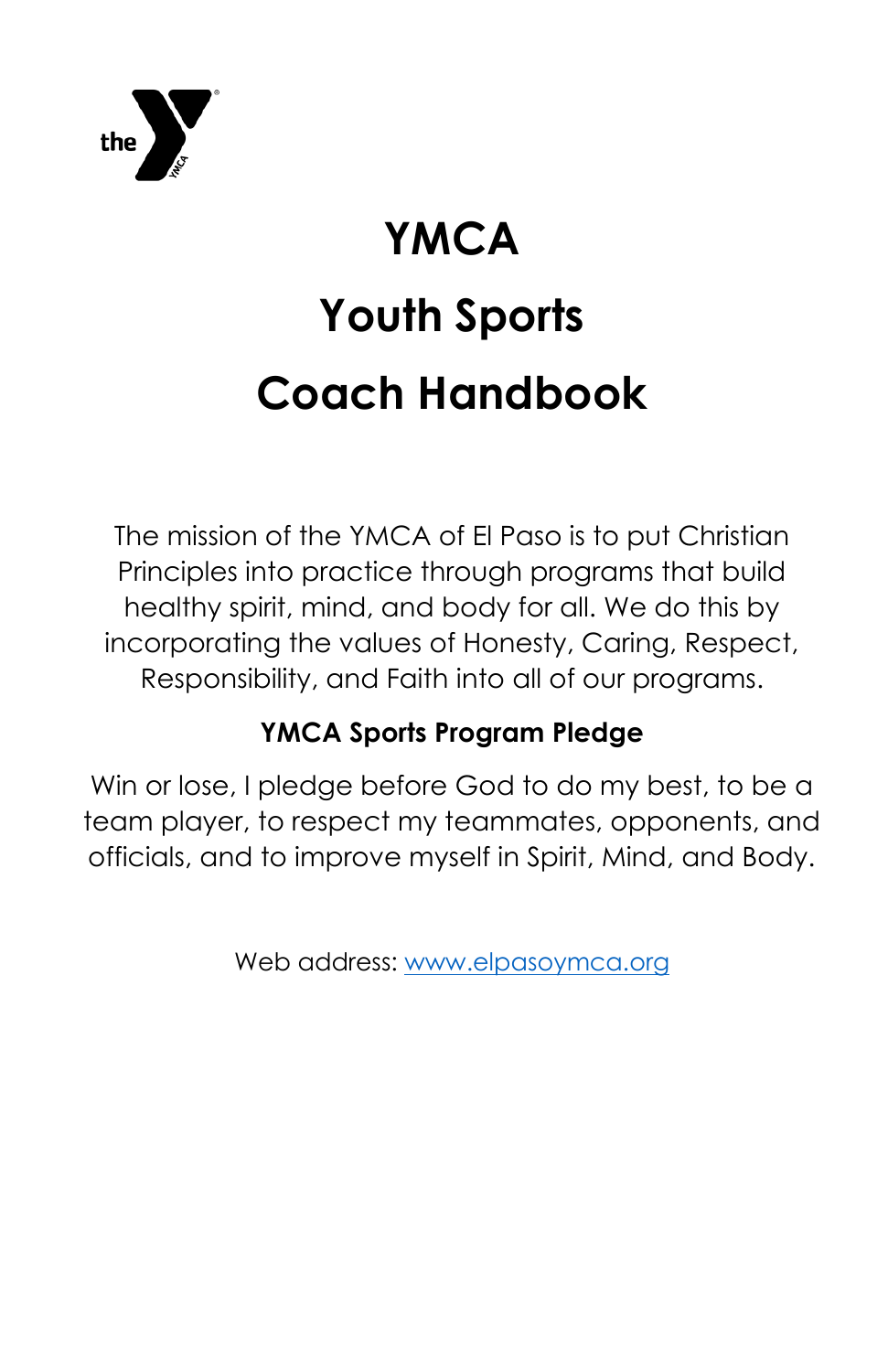#### Dear Coach:

#### **Welcome to YMCA Youth Sports!!!**

As a YMCA coach you will be charged with teaching players the skills and rules of the game in ways that make their participation fun and exciting. In this guide you will find essential information about coaching the YMCA way.

#### **Building Winners for Life**

YMCA Youth Sports Programs use games to teach character development, making it fun for young players to learn the fundamentals of the game while also learning the values or Honesty, Caring, Respect, Responsibility and Faith.

Through YMCA Youth Sports we want to help young people develop character, not become "characters". We want to help them learn to **care** about others, to be **honest**, to show **respect,** to be **responsible,** and to have **faith** in their futures. Of course, sport doesn't teach these things to young people automatically. It does provide opportunities to learn about and develop these values when skillful leadership is provided by volunteer adults like you. Please note that we want to hear back from you about things we can do to improve the program. Your input is very valuable to the continued success of this program. We wanted to make sure you had as much information as possible to assist you in making this a fun and meaningful experience for the kids and for you.

A couple of important notes as you start to read through this information:

1. Many coaches like to have an assistant coach or parents work with them at practice. Please note that if someone on your team is helping in that capacity to the point of filling in for you, possibly being alone with the kids, or being called a "coach" by the kids, **they are required to complete a volunteer application** just as you have done. Copies of the application are available on our website

as well as at YMCA branches.

Once again, it is only due to volunteers like you that the YMCA is able to build strong kids, strong families and strong communities.

Yours in Service to Youth, Bill Coon CEO YMCA of El Paso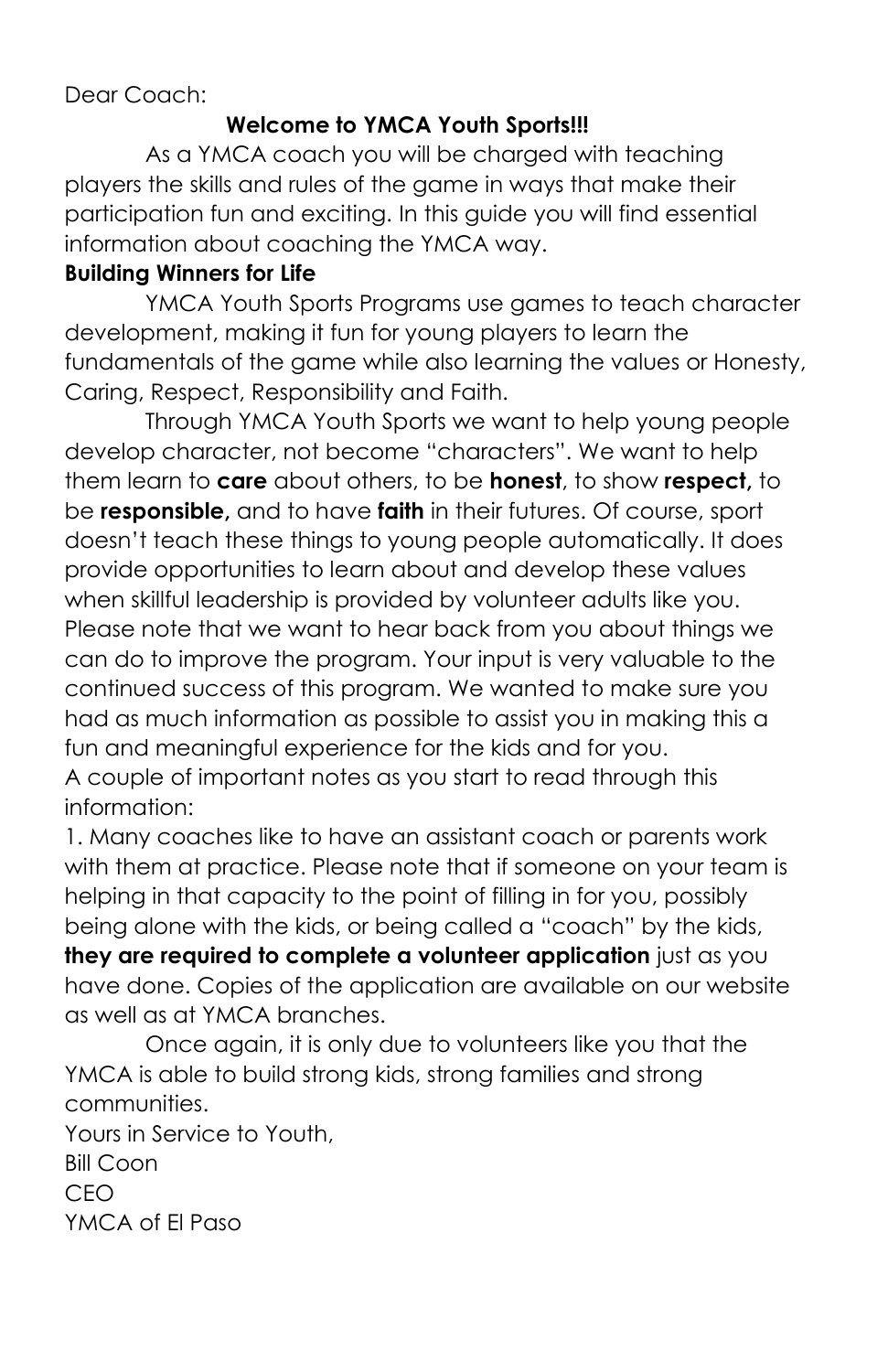# **The YMCA Philosophy of Youth Sports**

YMCA Youth Sports is not just another sports program. We have a mission, and that mission is stated in our Seven Pillars of YMCA Youth Sports.

**Pillar One**—Everyone Plays. We do not use tryouts to select the best players, nor do we cut kids from YMCA Youth Sports. Everyone who registers is assigned to a team. During the season everyone receives equal practice time and plays at least half of every game.

**Pillar Two**—Safety First. Although kids may get hurt playing sports, we do all we can to prevent injuries. We've modified each sport to make it safer and more enjoyable to play. Coaches make sure the equipment and facilities are safe, and they teach the sport as we've prescribed so that the skills taught are appropriate for athletes' developmental levels. And coaches constantly supervise their players and stop any unsafe activities.

**Pillar Three—**Fair Play. Fair play is about playing by the rules—and more. It's about coaches and players showing respect for all involved in YMCA Youth Super Sports. It's about coaches being role models of good sporting behavior and guiding their players to do the same.

**Pillar Four—**Positive Competition. We believe competition is a positive process when the pursuit of victory is kept in the right perspective. The right perspective is when adults make decisions that put the best interests of the players before winning the contest. Learning to compete is important for youngsters and learning to cooperate in a competitive world is an essential lesson of life. Through YMCA Youth Sports we want to help kids learn these lessons.

**Pillar Five—**Family Involvement. YMCA Youth Sports encourages parents to be involved appropriately in their child's participation in our sports programs. In addition to parents being helpful as volunteer coaches, officials, and timekeepers, we encourage them to be at practices and games to support their child's participation. To help parents get involved appropriately, YMCA Youth Sports offers parent orientation programs.

**Pillar Six—**Sport for All. YMCA Youth Sports is an "inclusive" sports program. We offer programs to all youngsters regardless of their race, gender, religious creed, or ability. We ask our adult leaders to encourage and appreciate the diversity of children in our society and to encourage the kids and their parents to do the same.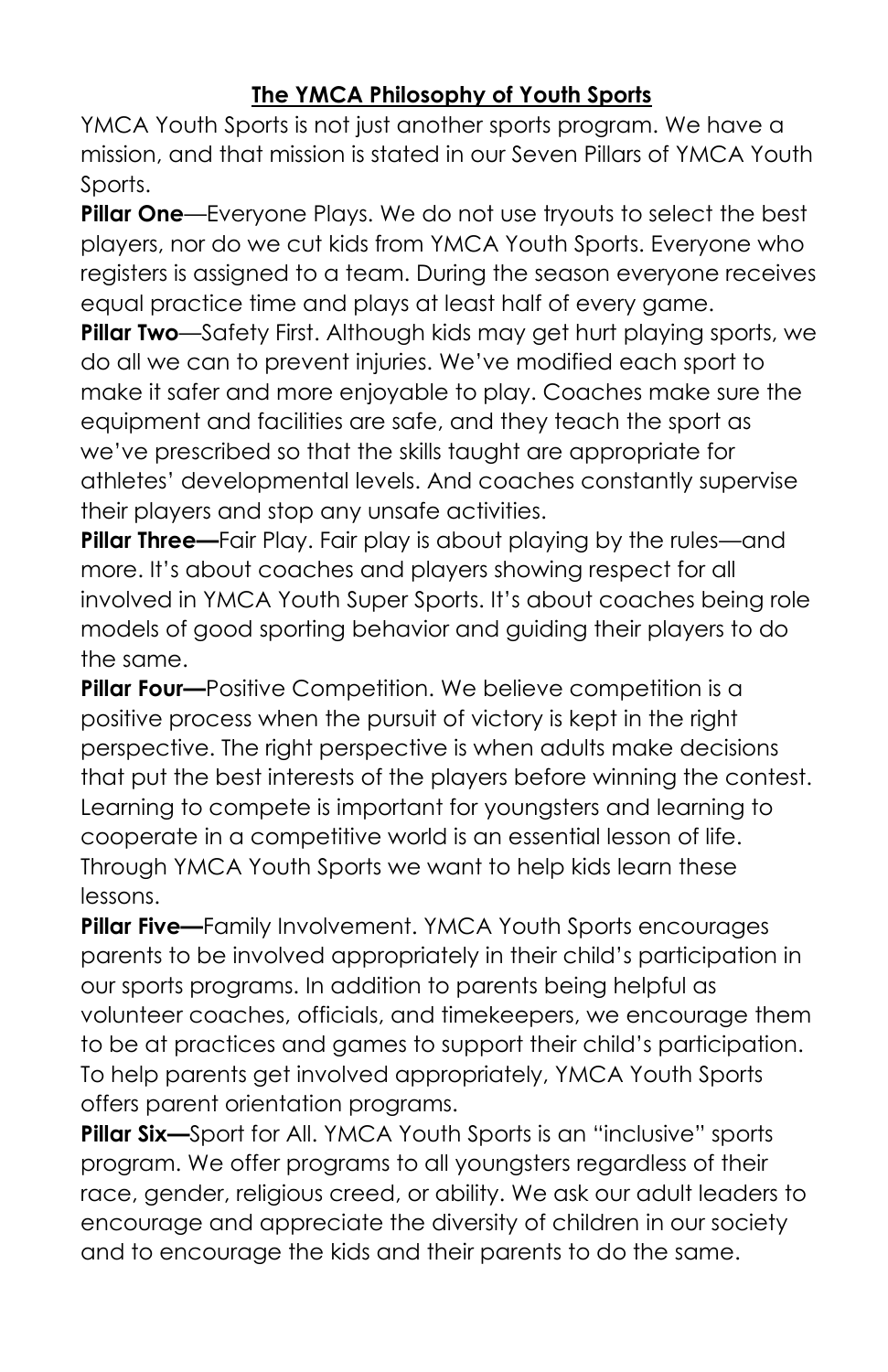**Pillar Seven**—Sport for Fun. Sports are naturally fun for most kids. Sometimes when adults become involved in children's sporting activities they over organize and dominate the activities to the point that it destroys kids' enjoyment of them. If we take the fun out of sports for young athletes, we are in danger of the young athletes taking themselves out of sports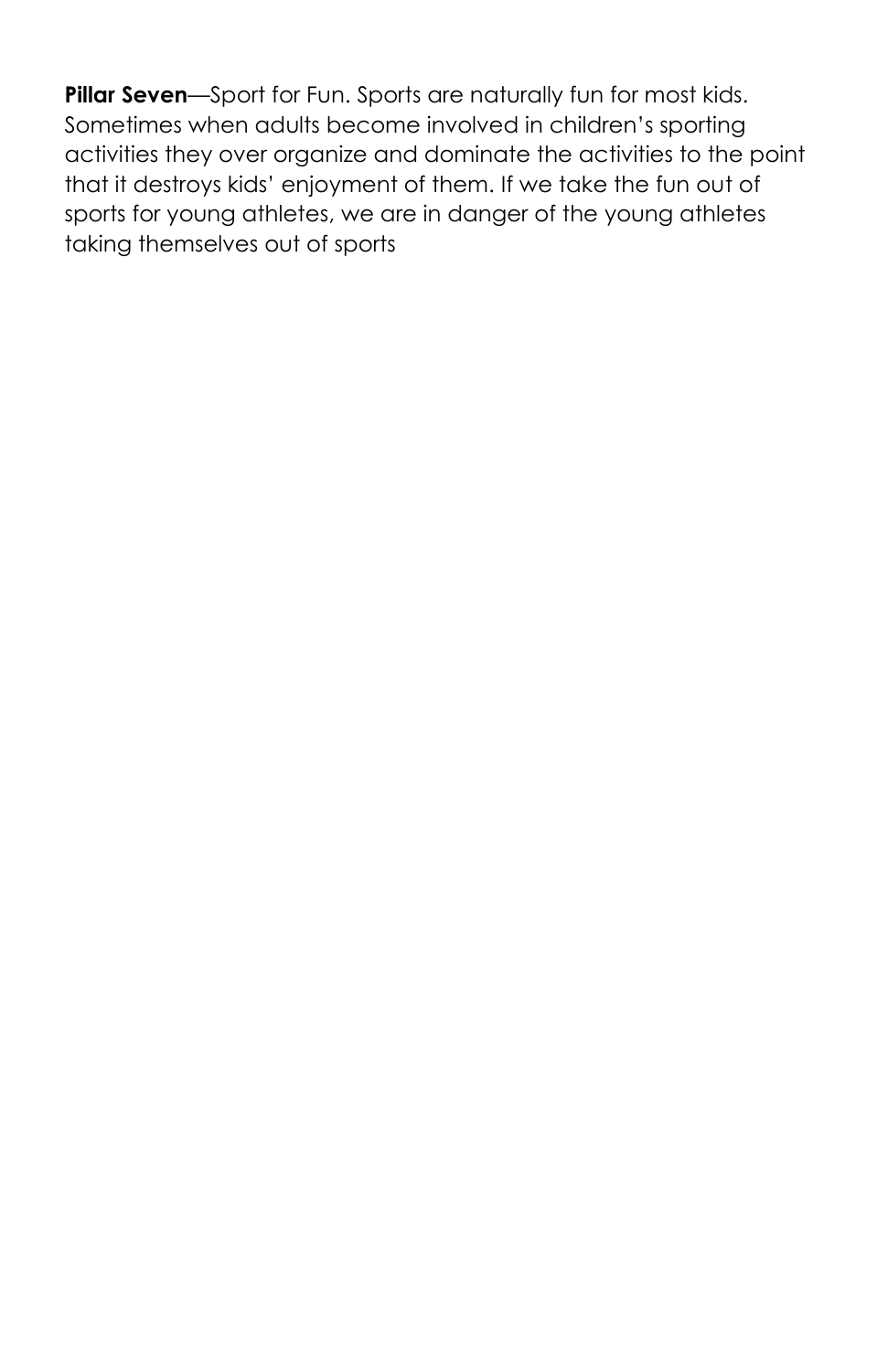# **COACH INFORMATION SHEET**

#### **Practice/Game Cancellations**

Cancelled practices are the coach's decision. Please notify all of your team members if you need to cancel. You must also notify the YMCA as soon as possible**.**

The decision to cancel games will only be made by the YMCA Youth Sports Staff.

Early games will be cancelled first (i.e., all games before 11:00am). Decisions regarding the cancellation of later games will be made throughout the day and the YMCA front desk staff will be notified.

Please do not cancel games on your own. Please have an assistant coach fill in for you if you are gone. If you are short of players, please have those who can show up. The other team can loan you some players or you can play a short-sided game.

#### **Game Time Preference**

If you have any special needs for game times, please let the Youth Sports Director know as soon as possible. Once game schedules are distributed, there will be no changes.

#### **Rosters**

Please let us know if there is any incorrect information on the roster you receive. Also please let us know of any updated information that you receive from the parents including additional phone numbers, email addresses, etc. It is also important that you check with the parents about any medical issues (such as allergies, etc) that you should be aware of.

Rosters can only hold 10 players. It is at a first come, first serve basis. Spots cannot be RESERVED.

#### **Change of Information**

If you have a new address, home, work or cell phone number or we have misspelled your name, please advise the YMCA Program Director.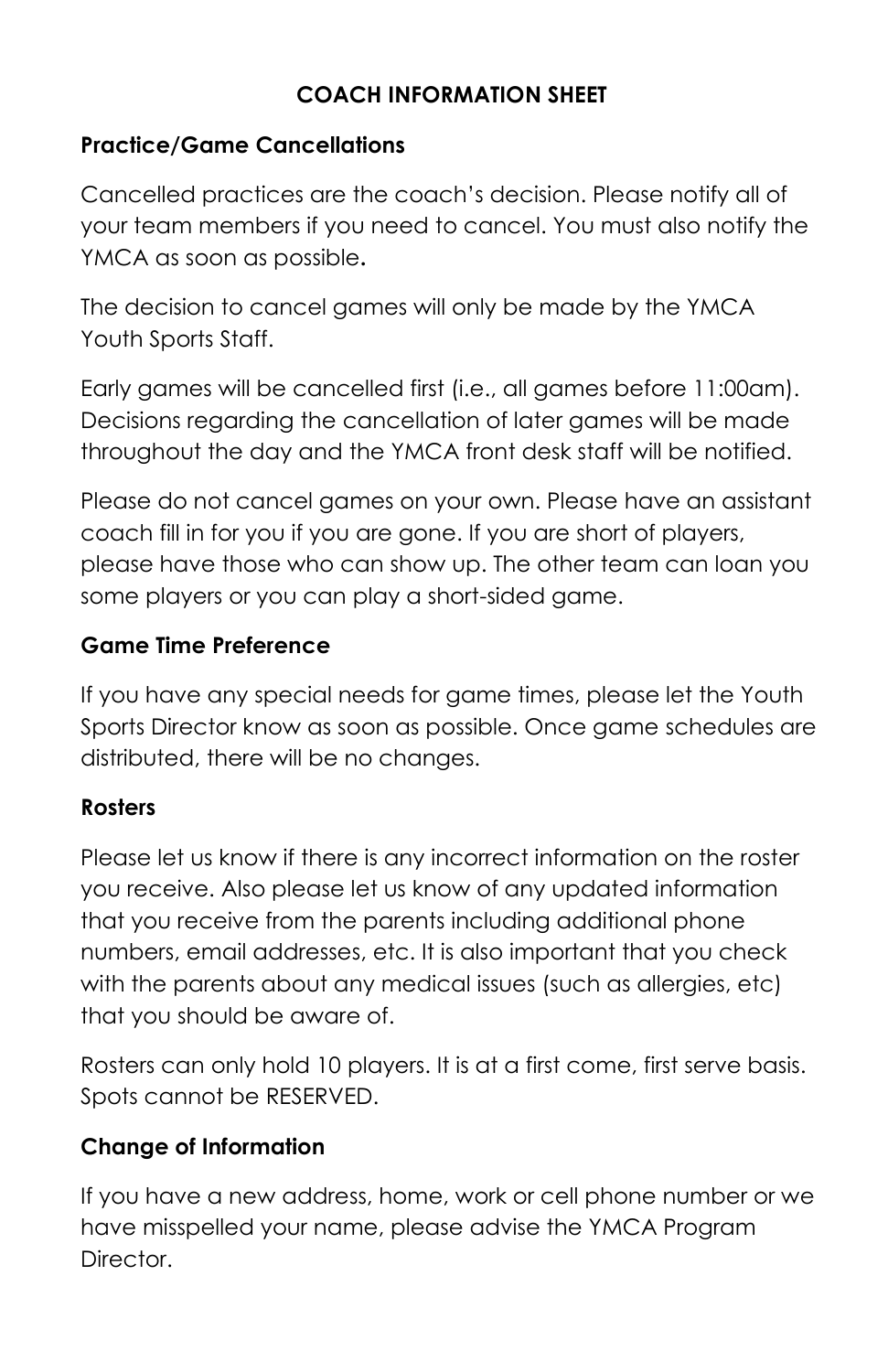#### **First Team Meeting Checklist**

#### **Call All Parents**

- 1. Call all parents and ask them to attend the meeting.
- 2. Suggest topics to Cover.
- 3. Let them know if and how they can help at practice.

# **Introduction**

- 1. Introduce yourself.
- 2. Introduce assistants.

# **Philosophy & Goals**

- 1.Mental development.
- 2. What you hope to accomplish
- 3. How you will run practice, etc.

# **Code of Ethics**

- 1. Encourage all the kids.
- 2. Only say positive things.
- 3. No taunting of officials/coaches/other kids.

# **Schedules**

- 1. Games/practices (when, where).
- 2. Special events (photo day, tournaments, team party, etc.)
- 3. How they may receive a copy of schedules, teams, etc.

# **Roster**

- 1. Names of players, addresses, phone numbers.
- 2. Coaches, parents, YMCA members, etc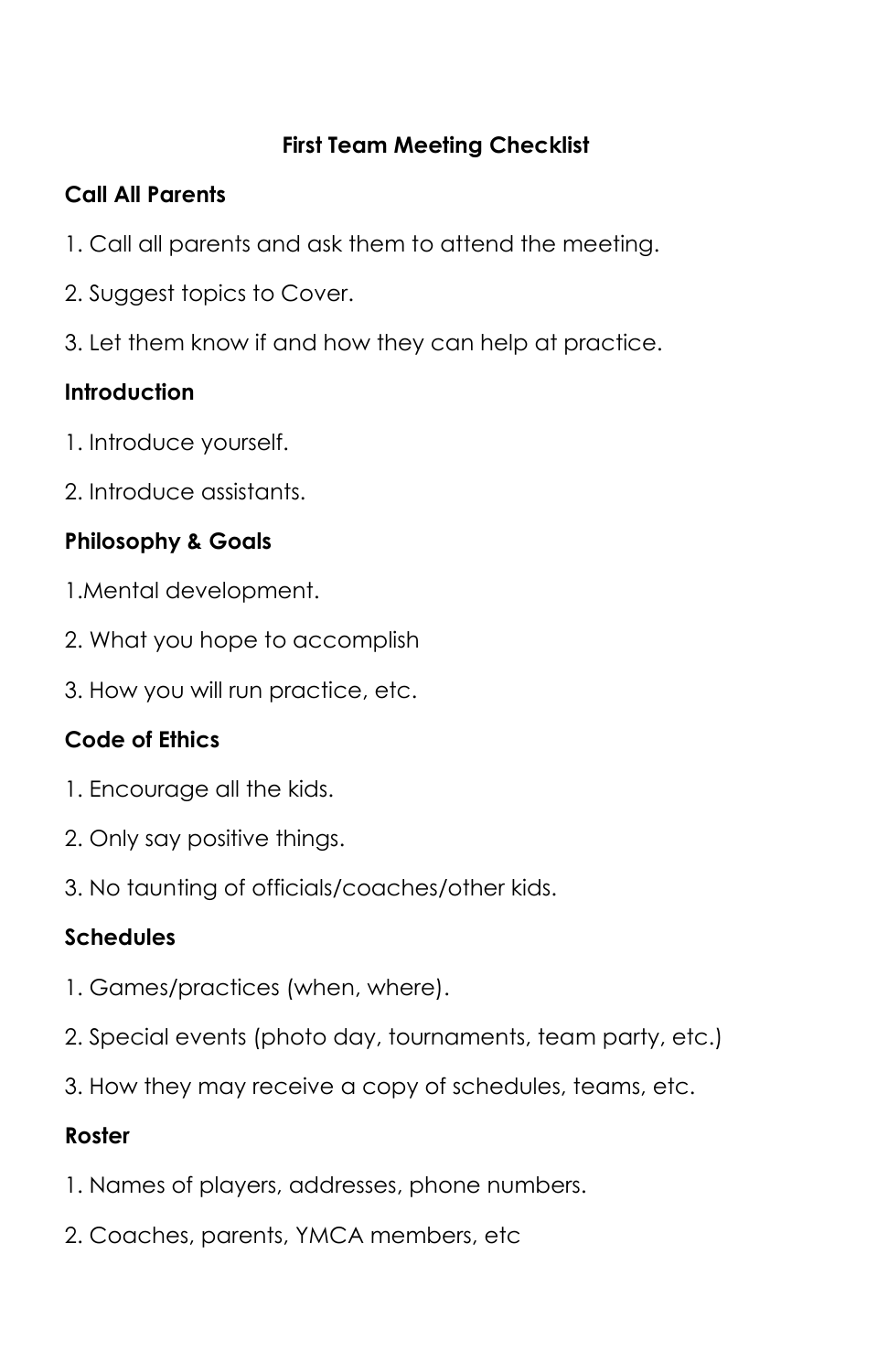# **YMCA Coaching Contract (Coach's Copy)**

I understand that my responsibilities as a youth coach are of great importance and that my actions have the potential to significantly influence the young athletes I coach. Therefore, I promise to uphold the following rights of young athletes to the best of my ability.

I. Right to participate in sports

II. Right to participate at a level commensurate with each child's maturity and ability

III. Right to have qualified adult leadership

IV. Right to play as a child and not as an adult

V. Right of children to share in the leadership and decision-making of their sport participation

VI. Right to participate in safe and healthy environments

VII. Right to proper preparation for participation in sports

VIII. Right to an equal opportunity to strive for success

IX. Right to be treated with dignity

X. Right to have fun in sports

I also promise to conduct myself in accordance with the Code of Ethics for Coaches as given next.

1. I will treat each athlete, opposing coach, official, parent, and administrator with dignity, based on the four values of caring, honesty, respect, and responsibility.

2. I will do my best to learn the fundamental skills, teaching and evaluation techniques, and strategies of my sport.

3. I will become thoroughly familiar with the rules of my sport.

4. I will become familiar with the objectives of the YMCA Youth Super Sports program with which I am affiliated. I will strive to